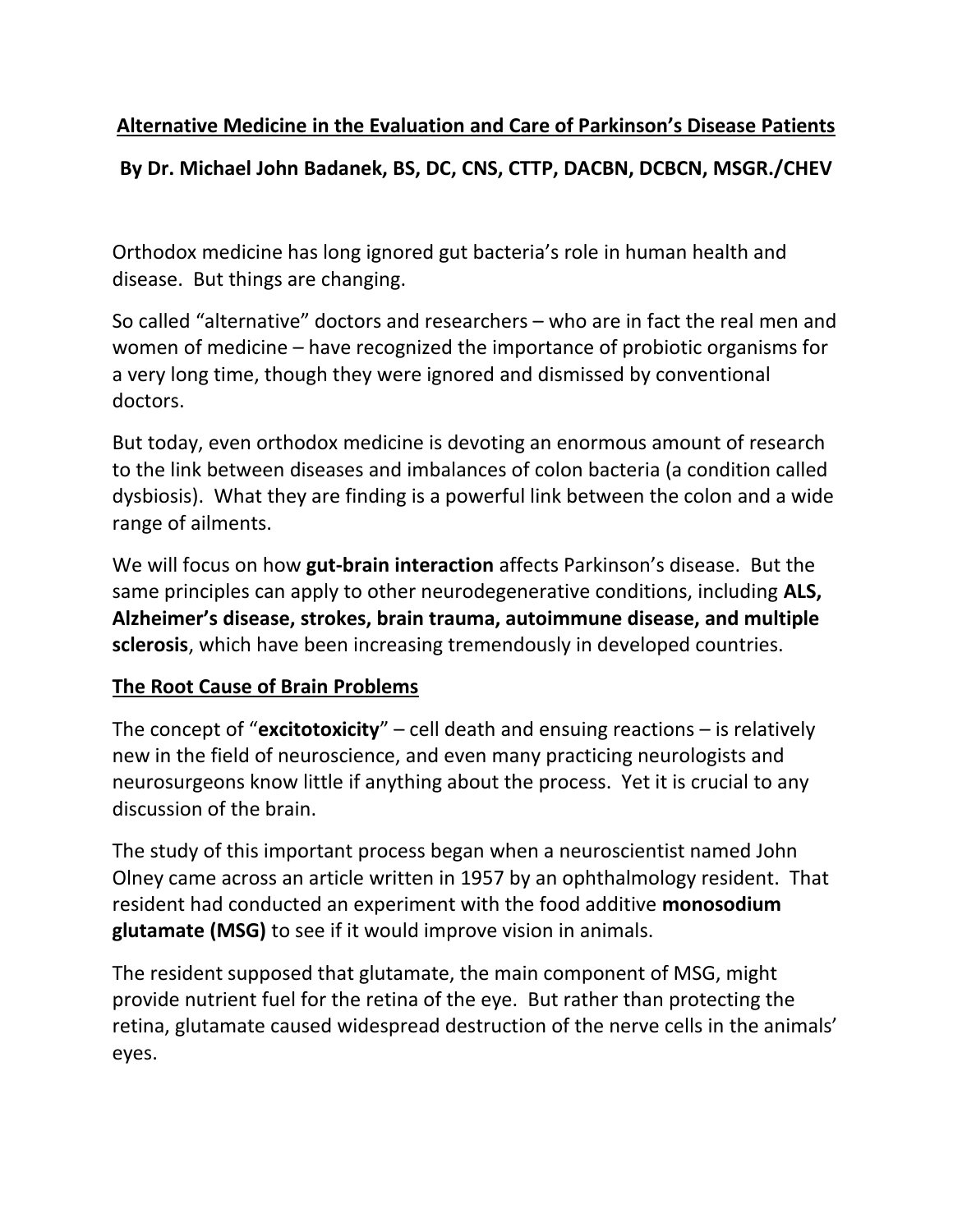Dr. Olney repeated the study about 10 years later, and found that MSG not only destroyed the nerve cells of the retina, it also damaged some very important parts of the animals' brains.

Olney then exposed neurons in culture dishes to small concentrations of MSG, and, after an hour, the cells suddenly died. Olney had noticed that MSG caused the brain cells to fire electrical impulses very rapidly until eventually they died. He named this process of cell death "excitotoxicity", referring to the electrically excited state of the neurons (excito) and the poisoning effect of the process (toxicity).

### **Excitotoxicity affects many aspects of overall brain health:**

**Brain aging Brain injury Strokes Infections of the nervous system Mood disorders Addictions Developmental malformations of the brain Neurodegenerative diseases**.

Excitotoxicity also explains how many poisons, such as **pesticides, herbicides, heavy metals**, and other brain-toxic substances cause their damage.

In the case of Parkinson's disease, the main damage occurs in the dopaminereleasing (dopaminergic) neurons.

But it also can damage neurons that utilize other neurotransmitters, including norepinephrine, glutamate, and serotonin.

About 80 to 90 percent of the neurons in the substantis nigra are dopaminergic.

The main question is why does Parkinson's mainly affect dopamine-releasing neurons and not all others throughout the brain?

#### **Parkinson's First Symptoms in Gut**

From the time it was first identified, doctors recognized that the very first symptoms of Parkinson's disease involve **not** the nervous system but rather the **stomach and intestines.**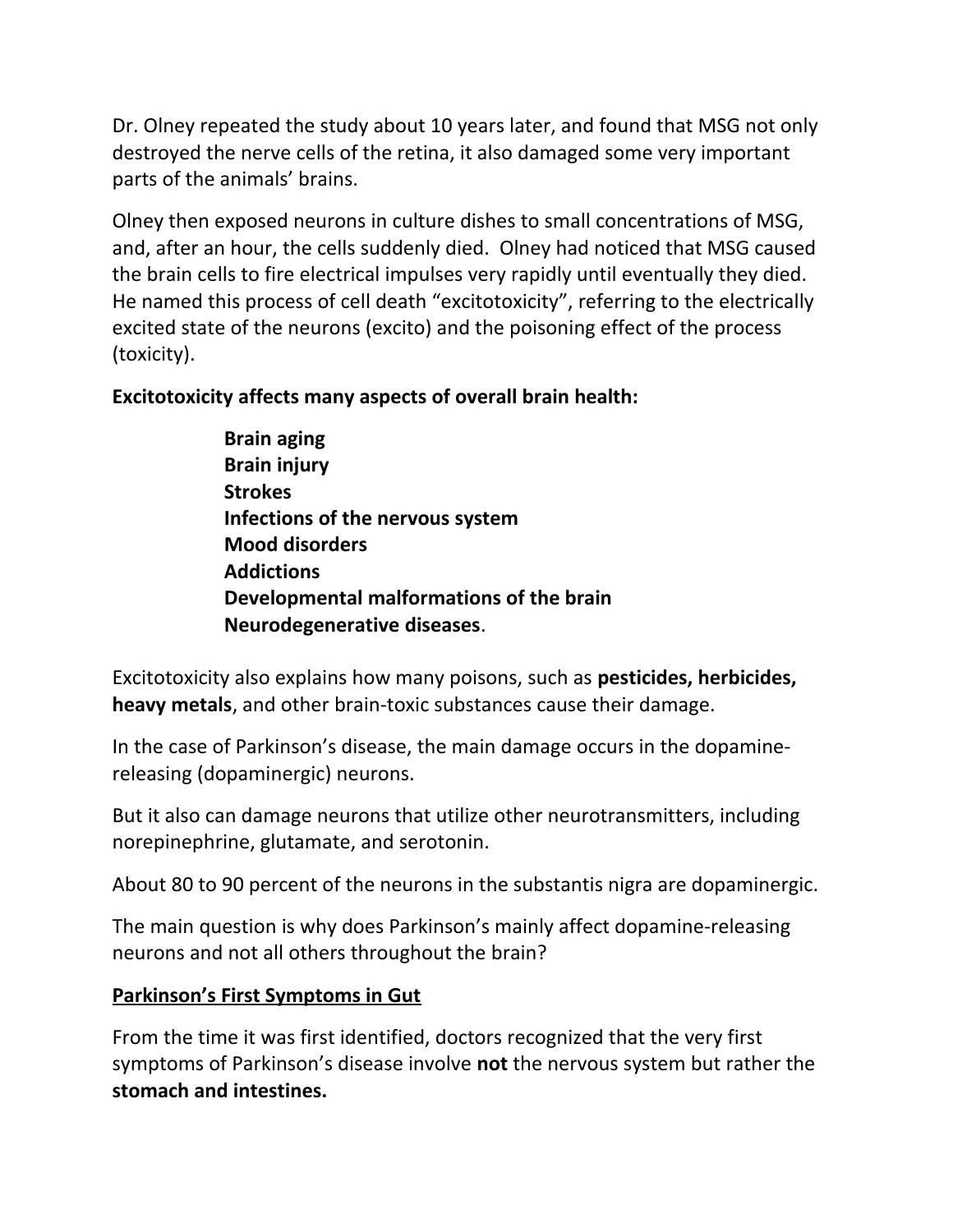The majority of people who eventually develop Parkinson's disease first suffer a number of gastrointestinal complaints, including chronic constipation, nausea, feeling fullness after even a small meal, bloating after meals, and difficulty with swallowing.

These complaints can occur as much as a decade before the first neurological symptoms of Parkinson's are observed.

Unfortunately, until recently the medical profession ignored these findings.

Biopsies of Parkinson's patients' colons have found the very same **oxidized alphasynuclein proteins** within the walls of their intestines that appear later in the brain. This has been shown both in humans and in animal models of Parkinson's disease.

The intestines contain an extensive network of nerves (called a plexus) just beneath the lining of the gut. This plexus of nerves is often referred to as the "second brain". (Enteric Nervous System)

It is these nerves that govern the movement of the intestines for digestion and aiding in bowel movements. Chronic inflammation in the intestines, especially the colon, can damage these neurons and the gial cells surrounding the neurons, resulting not only in accumulation of alpha-synuclein protein, but also leakiness of the gut – a condition now termed "**leaky gut syndrome"**

The colon is filled with more than **100 trillion** bacteria of many different species. When the gut is leaky, these bacteria can migrate into the wall of the colon and even into the bloodstream, triggering an immune-overreaction that not only inflames the intestinal wall, but also causes inflammation throughout the body and the brain.

#### **Other Factors That Activate Immunity**

**There are a number of other factors known to be associated with Parkinson's, including:**

**Mercury Aluminum Pesticides Herbicides Fungicides**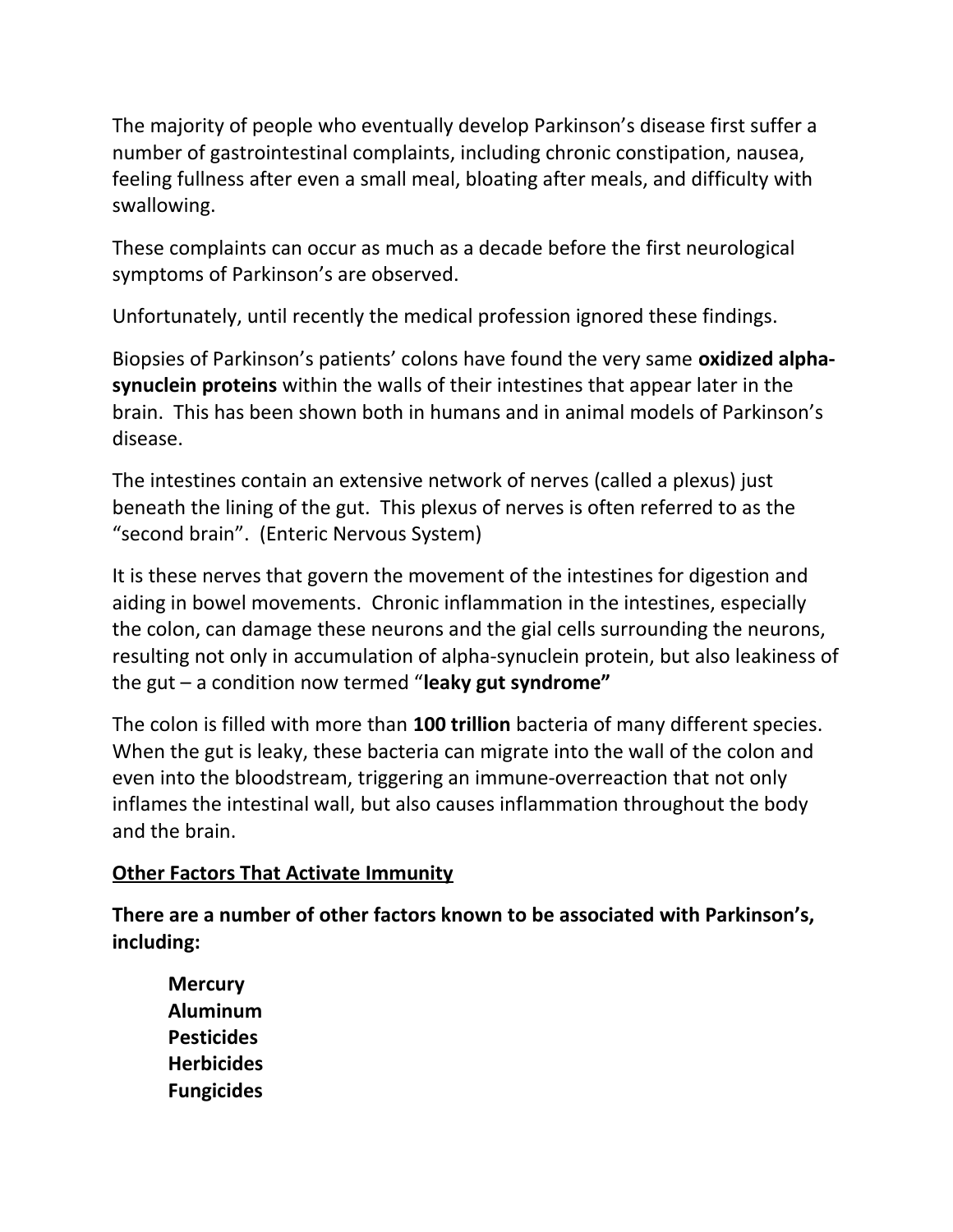#### **Brain trauma**

Interestingly, all of these things can alter the gut's probiotic organisms and open the **blood-brain barrier.**

Toxic substances such as pesticides also directly induce inflammation in the brain and systemically throughout the body – depending on the concentration of the exposure.

Using special techniques that can also be used in people, the researchers measured the leakiness of the animals' intestines and examined their intestines for pathological changes typical to Parkinson's disease.

It is also interesting that a large percentage of Parkinson's patients eventually develop small intestine bacterial growth (SIBO). When this happens, the small intestine becomes leaky.

**SIBO** has been linked to physical rigidity in Parkinson's disease patients, which improves when the overgrowth is treated.

**"This also indicates that as the dysbiosis and leakiness get worse, so do Parkinson's symptoms."**

#### **Be Aware of Toxic Metals**

At an ever-increasing rate, we are being exposed to a wide range of brain-toxic metals.

**Mercury Aluminum Fluoride Cadmium Manganese Lead**

Over time, these metals accumulate in the brain and trigger long-term inflammation. Both mercury and aluminum have been linked to risks of **Parkinson's, Alzheimers, and ALS**. Mercury is found in the atmosphere and in some seafood.